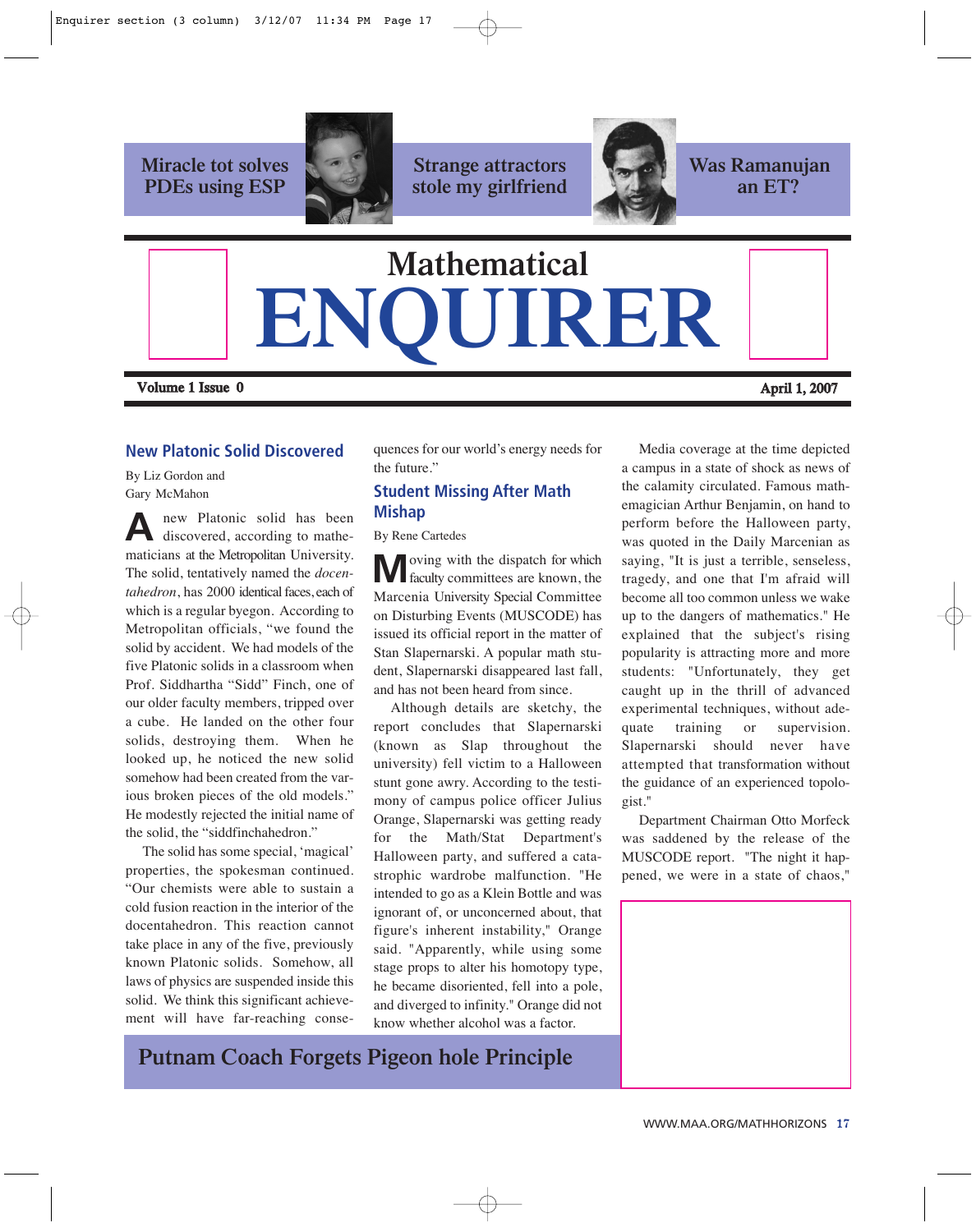#### MATH HORIZONS

#### *Mathematical Enquirer*

is published on rare occasions by the Mathematical Association of America as a supplement to *Math Horizons*.

**Editors:** Art Benjamin Jennifer Quinn

**Creative Correspondents:**

Gary Gordon, Lafayette College

Dan Kalman, American University

Liz McMahon, Lafayette College

Roger B. Nelsen Lewis and Clark College

Bruce Reznick, University of Illinois Urbana-Champaign

Morfeck said. "Even now, months later, it is hard to accept." He explained that Slapernarski was a key member of the math club, serving as ringleader for the group. "Losing Slap has really thrown us for a curve," he added elliptically.

The chair's mental state is apparently still upset, judging from the disarray of his attire. When interviewed for this story, Morfeck had his pants on inside out. Other members of the faculty tolerantly overlooked this eccentricity. "It's nothing out of the ordinary for Otto," one remarked.

Slapernarski was a celebrated campus figure and a popular student leader. His exploits as captain of the campus mathematics squad were legendary. In addition, he was the front man for a successful garage band called "Moobius." In a review in the trade weekly Vocalville, the band's signature smooth covers were described as "complex and irrational, though somewhat derivative."

Strangely, Slapernarski's disappearance is not without precedent in his family. By a macabre twist of fate, he is the name-sake of a revered grand uncle who suffered a similar misfortune. The uncle's story was chronicled by popular mathematics writer Martin Gardner, whose account can still be found in "The No-Sided Professor." Attempts to reach Gardner for comment were unsuccessful.

Some math and physics faculty still hold out hope for Slapernarski's eventual return. It is speculated that he ascended into a higher dimensional space when he assumed the Klein bottle configuration. "If he managed to untangle himself, he might have emerged again at any point of space-time. It could be somewhere far away, or nearby but still in the future," said cosmologist Ellen Hurley-Braun. "He could pop up again at any time. We can only hope that when he rematerializes, he will resume his original orientation. It would be very inconvenient if he comes back inside-out, for example."

## **Mathematical Societies Announces**

By Gordon McMahon and Gary Liz

**T**he Mathematical Association of America (MAA) and The American Mathematical Society (AMS) have decided to follow the lead of the NCAA and major sporting arenas by renaming several important theorems and axioms at the bottom of the page.

In addition, the AMS announced that the Fundamental Theorems of Arithmetic, Calculus, Algebra and Galois Theory will

### **Old Name**

Mean Value Theorem Pythagorean Theorem Axiom of Choice Zorn's Lemma Banach-Tarskii Paradox Hilbert's Nullstellensatz Riemann-Roch Theorem now be known as the Capital One, AFLAC, Halliburton and Nazareth National Bank Fundamental Theorems, respectively. According to the AMS website, "this may make it difficult to remember what individual theorems say, but most students don't remember those theorems fifteen minutes after the final exam, anyway!" The MAA proudly revealed that these corporate sponsorship deals have already raised over \$100 for the society. The MAA asks authors and teachers to henceforth use the new, improved names. They also encourage all mathematicians to attend next year's Annual - Joint-AMS-MAA-Enron Meetings.

## **Electronic Journal of Computational Mathematics Launched**

By Dr Gray Goon and Ms. Cami N. Holm

**T**he Atari Corporation announced a new research journal, exclusively devoted to articles written by computers, for computers. This journal fills a much-needed gap in what current research journals offer. According to Shalosh B. Ekhad, spokescomputer for the new journal, "Computers have made tremendous advances in all fields of mathematics in the past forty years. Humans are no longer necessary for the most important new research." The spokescomputer offered a spectacular example: "We were able to prove the twin-primes conjecture simply by checking all positive integers. No human could possibly do that," it boasted.

The journal, which will be edited by computers which have been discarded, is referred to affectionately by its nick-

#### **New Name**

Costco Value Theorem Dr. Pepper's Triangle Rule People's Bank Choic Axiom Just Born's Hot Tamales Lemma Sun Microsystems Oxymoron Paradox Mrs. Filbert's Zero-calorie Satz Rolling Rock Theorem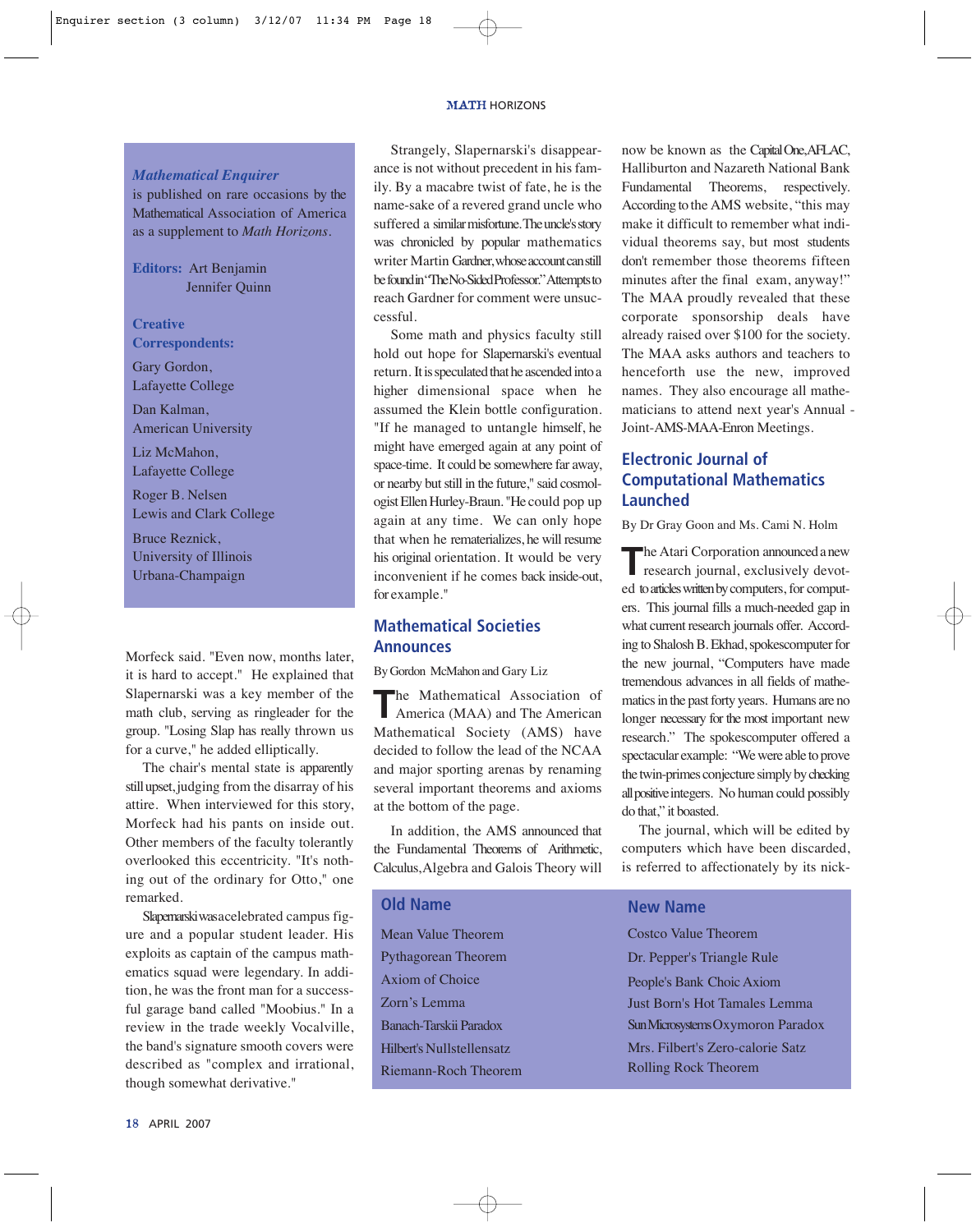name: 11235813. The editorial offices will be located beneath the Hackensack River bridge on the New Jersey Turnpike. The first volume, which occupies some 20,000 yottabytes, gives a `new' proof of the four-color theorem, eliminating any step that could possibly be checked by human beings. In a subsequent issue, the computers plan to give a 'one-line solution' to the P vs. NP problem (although the line will include an infinite loop).

#### **Dr. Cadaver—Mathemortician**

By Ann Dalmak

**M**eet Dr. Cadaver, Mathemortician.<br>That is the pseudonym of Professor Sweeney Todman. But to Professor Todman the Dr. Cadaver character is more than just a dramatic role—it is a matter of life and death.

Todman got the idea for his alter ego by combining his two great passions: mathematics and mortuary science. As a child, Todman was fascinated by the allure of numbers and the austere beauty of mathematical truths. However, while growing up as part of his family's respected mortuary business, he developed a great affection and respect for this important profession. Today he is both a successful mathematician and professor, and a certified funeral director. He finds these two affinities surprisingly complementary.

"As a math teacher, I understand how important it is for students to see that mathematics can connect with life. Mor-



Dr. Cadaver arrives to teach Calculus



tuary science gives me a novel and unique way to do that. After all, what could be more universal in life than death?" he asked in a recent interview. "And when students see how, even in the mortuary arts, mathematics has a role to play, well, they cannot help but be impressed. Plus, the combination of these topics provides a terrific contrast. Once my students learn about rates of decay and embalming theory, they seem eager to return to the study of calculus with a renewed rigor."

As Dr. Cadaver, Professor Todman can bring the abstract mathematical topics from his classes into the real world. He explained it this way: "Death is something everyone knows about and everyone can relate to. My experience and accomplishments in the field give me a terrific credibility. Some students walk into my class convinced that math is a dead subject. But believe me; they don't walk out that way. I know what's dead and what isn't. And my students know I know."

Professor Todman says his dual professions serve the university in multiple ways: "It enriches my classes, for sure. Plus, I can offer my colleagues and members of the university community great discounts during times of bereavement." Anyone who wishes to take advantage of this opportunity is encouraged to visit the website www.mathemortician.com Tell them Dr. Cadaver sent you.

## **NBC announces new TV show:** ∃**QUATIONS**

#### By Gary Gordon and Liz McMahon

n an effort to compete with CBS's<br>highly rated *NUMB3RS*, NBC highly rated *NUMB3RS*, NBC announced a new mathematics themed show. The show will center on the criminal exploits of Quinn Tick, a mathematical genius who uses her abilities to perpetrate a series of crimes as a professor